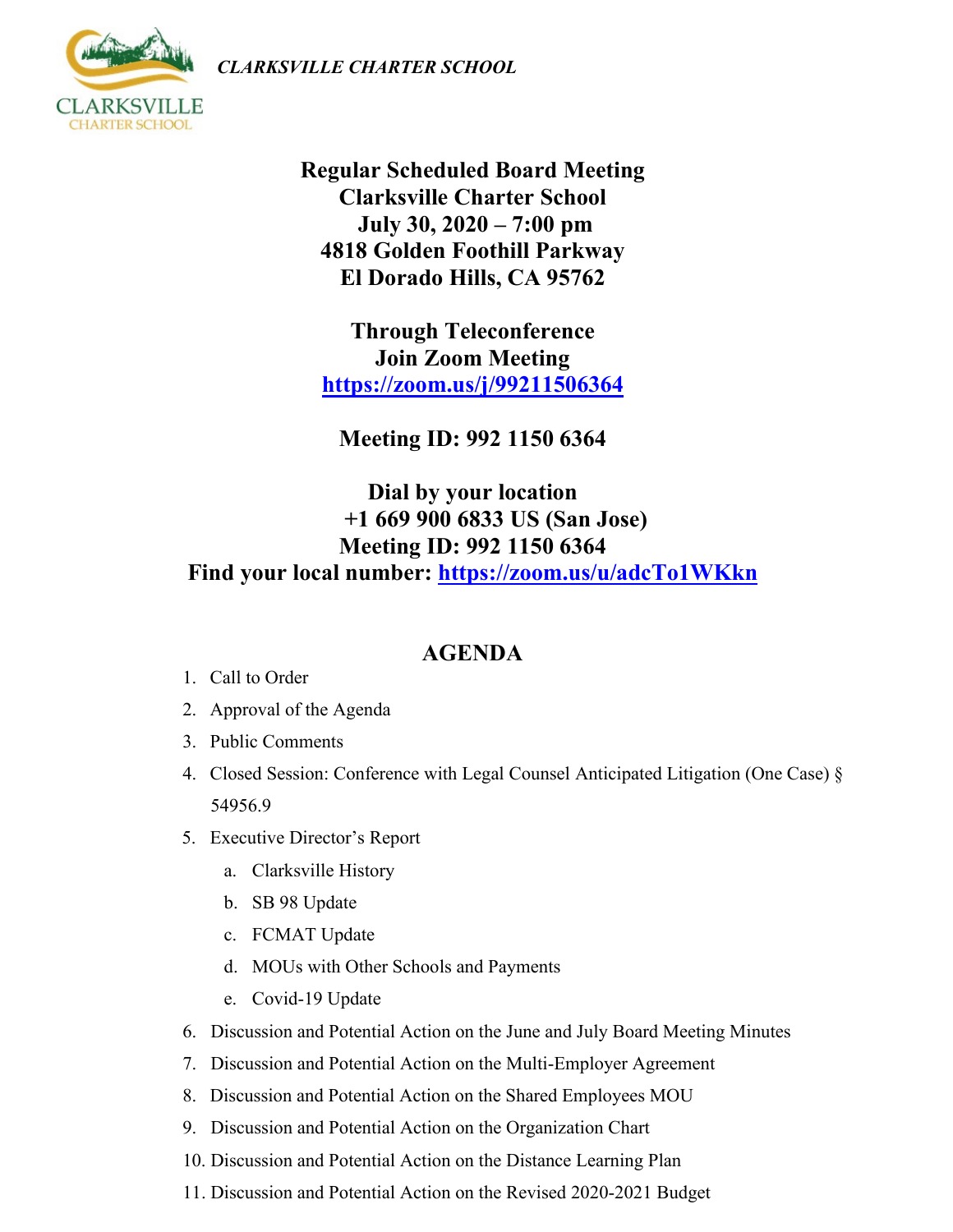



- 12. Discussion and Potential Action on Extended Transitional Kindergarten for 2020-2021
- 13. Discussion and Potential Action on Student Planning Amounts (funding) for 2020- 2021
- 14. Discussion and Potential Action on Parent Student Handbook
- 15. Discussion and Potential Action on the English Language Development Compliance Policy
- 16. Discussion on the Nomination and Appointment of Board Members Announcement of Next Regular Scheduled Board Meeting
- 17. Adjournment

Public comment rules: Members of the public may address the Board on agenda or non-agenda items through the teleconference platform, zoom. Zoom does not require the members of the public to have an account or login. Please either utilize the chat option to communicate with the administrative team your desire to address the board or simply communicate orally your desire to address the board when the board asks for public comments. Speakers may be called in the order that requests are received. We ask that comments are limited to 2 minutes each, with no more than 15 minutes per single topic so that as many people as possible may be heard. If a member of the public utilizes a translator to address the board, those individuals are allotted 4 minutes each. If the board utilizes simultaneous translation equipment in a manner that allows the board to hear the translated public testimony simultaneously, those individuals are allotted 2 minutes each. By law, the Board is allowed to take action only on items on the agenda. The Board may, at its discretion, refer a matter to school staff or calendar the issue for future discussion.

Note: Clarksville Charter School Governing Board encourages those with disabilities to participate fully in the public meeting process. If you need a disability-related modification or accommodation, including auxiliary aids or services, to participate in the public meeting, please contact the Governing Board Office at 951-290-3013 at least 48 hours before the scheduled board meeting so that we may make every reasonable effort to accommodate you. (Government Code § 54954.2; Americans with Disabilities Act of 1990, § 202 (42 U.S.C. § 12132)).